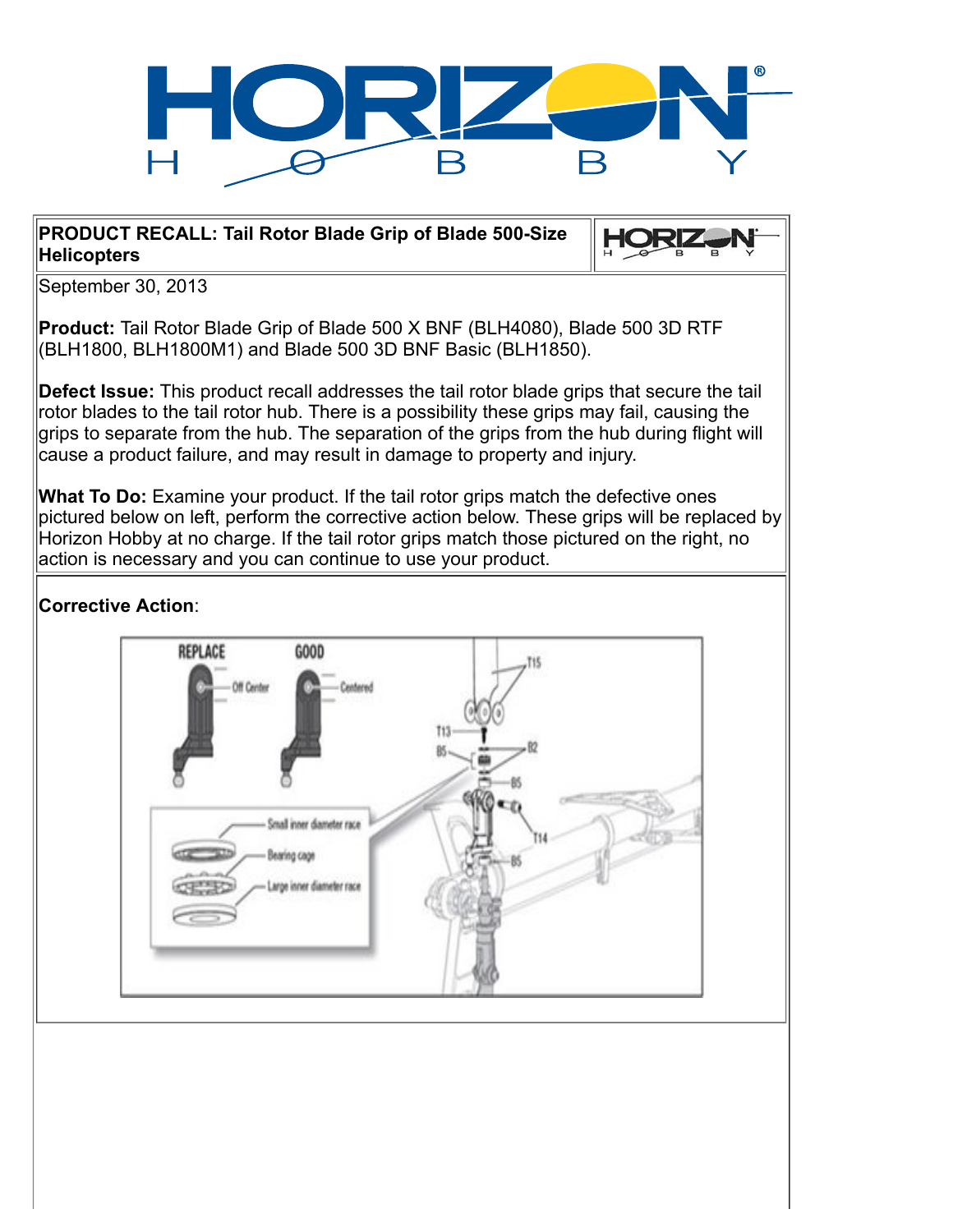- 1. Remove the tail blade bolt (T14) securing the blade in the grip and remove the tail blade and washers (T15).
- 2. Remove the bolt securing the grip to the tail hub (T13).
- 3. Remove the grip assembly.
- 4. Remove the bearings and washers (B2 & B5) from the grip.
- 5. Please complete the electronic Return Request Form by clicking here [Document attached below main article] or pasting the link <http://www.bladehelis.com/ProdInfo/Files/BLH\_500\_Heli\_TailGrip\_ReturnForm.pdf> into your browser.
- 6. Upon receipt of the completed form, a replacement grip set, prepaid shipping label and return packaging will be sent to you. Return the original grip set only (not the helicopter) along with a printed copy of the completed Return Request Form using the packaging the new grips were shipped in.
- 7. After receiving the replacement grips, install them using the instructions above in reverse order. Ensure you reassemble the bearings in the proper orientation (see illustration). Make sure to apply medium-strength threadlock to the screws and allow time for the threadlock (about 4 to 6 hours) to dry before attempting to fly your helicopter. If you have any questions, please call Horizon Hobby Product Support at 888-959-2304.

If you purchased your product outside of US and Canada, please see the retailer or distributor you purchased your product from for assistance.

## **We apologize for this inconvenience. Horizon disclaims all liability and warranties for any consumer failing to act upon this product recall.**

| <b>Contact Information</b>     |                                                                              |                                                                       |                                                                  |
|--------------------------------|------------------------------------------------------------------------------|-----------------------------------------------------------------------|------------------------------------------------------------------|
| Country of<br>Purchase         | Horizon Hobby                                                                | <b>Contact Information</b>                                            | <b>Address</b>                                                   |
| United<br>States of<br>America | Horizon<br>Product<br>Support<br>(Product<br><b>Technical</b><br>Assistance) | www.quickbase.com/db/<br>bghj7ey8c?<br>a=GenNewRecord<br>888-959-2304 | 2904<br>Research<br>Road<br>Champaign,<br>Illinois,<br>61822 USA |
|                                | <b>Sales</b>                                                                 | sales@horizonhobby.com <br>888-959-2304                               |                                                                  |